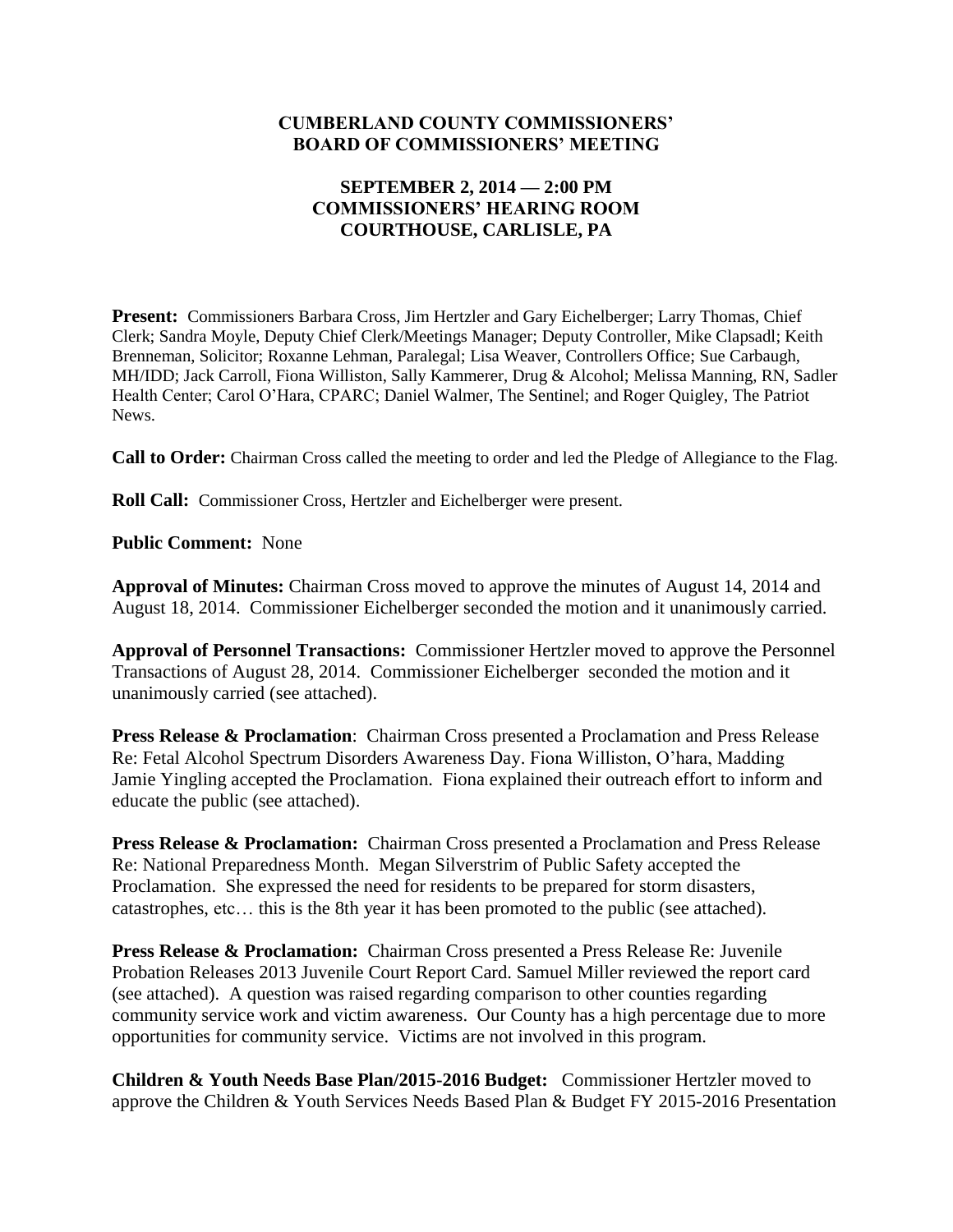that was reviewed at the August 28, 2014 Workshop. Commissioner Eichelberger seconded the motion and it unanimously carried.

**Contracts/Grants:** Commissioner Eichelberger moved to approve the Contracts/Grants that were reviewed at the August 28, 2014 Workshop. Commissioner Hertzler seconded the motion and it unanimously carried.

- a. **Claremont Nursing & Rehabilitation Center**
	- Shred-It

## b. **Bureau of Elections**

• Penske Truck Leasing

## c. **Aging and Community Services**

- Salvation Army Food Bank
- Mt. Holly Springs Church of God Good Bank
- Precise Point, Inc. d/b/a Unique Aid Home Health Care
- Central PA Food Bank
- VNA of Central Pennsylvania, Inc.
- East Pennsboro Township
- Addendum to Agreement with Domestic Violence Services of Cumberland & Perry Counties
- Addendum to Agreement with Safe Harbour, Inc.
- Addendum to Agreement with Carlisle C.A.R.E.S

## d. **Children & Youth Services**

- Amendment to Agreement with CONCERN- Professional Services for Children, Youth and Families
- Amendment to Agreement with The Children's Aid Society of Franklin County
- Amendment to Agreement with Family Care Services, Inc.
- 2013-2014 Contract with National Mentor Healthcare, LLC d/b/a Pennsylvania Mentor
- Amendment to Agreement with National Mentor Healthcare, LLC d/b/a Pennsylvania Mentor for FY 2013-2014 Extending into 2014-2015
- The Conference Center at Central Penn College
- Addendum to Avanco International, Inc. Agreement dated July 1, 2012 to add software and related services enabling County's participation with the Pennsylvania Department of Public Welfare Child Welfare Information Solution (CWIS)

#### e. **Agreements for MH/IDD**

- FY 2014-2015 Mental Health
	- Aurora Social Rehabilitation Services
	- $\triangleright$  Cumberland County (Prison)
	- Cumberland County (Transportation Department)
	- Dauphin County MH-ID Program
	- Gregory Knox, MSW, LSW
	- $\triangleright$  Holy Spirit Hospital of the Sisters of Christian Charity, CMHC
	- Keystone Service Systems Inc. DBA Keystone CMH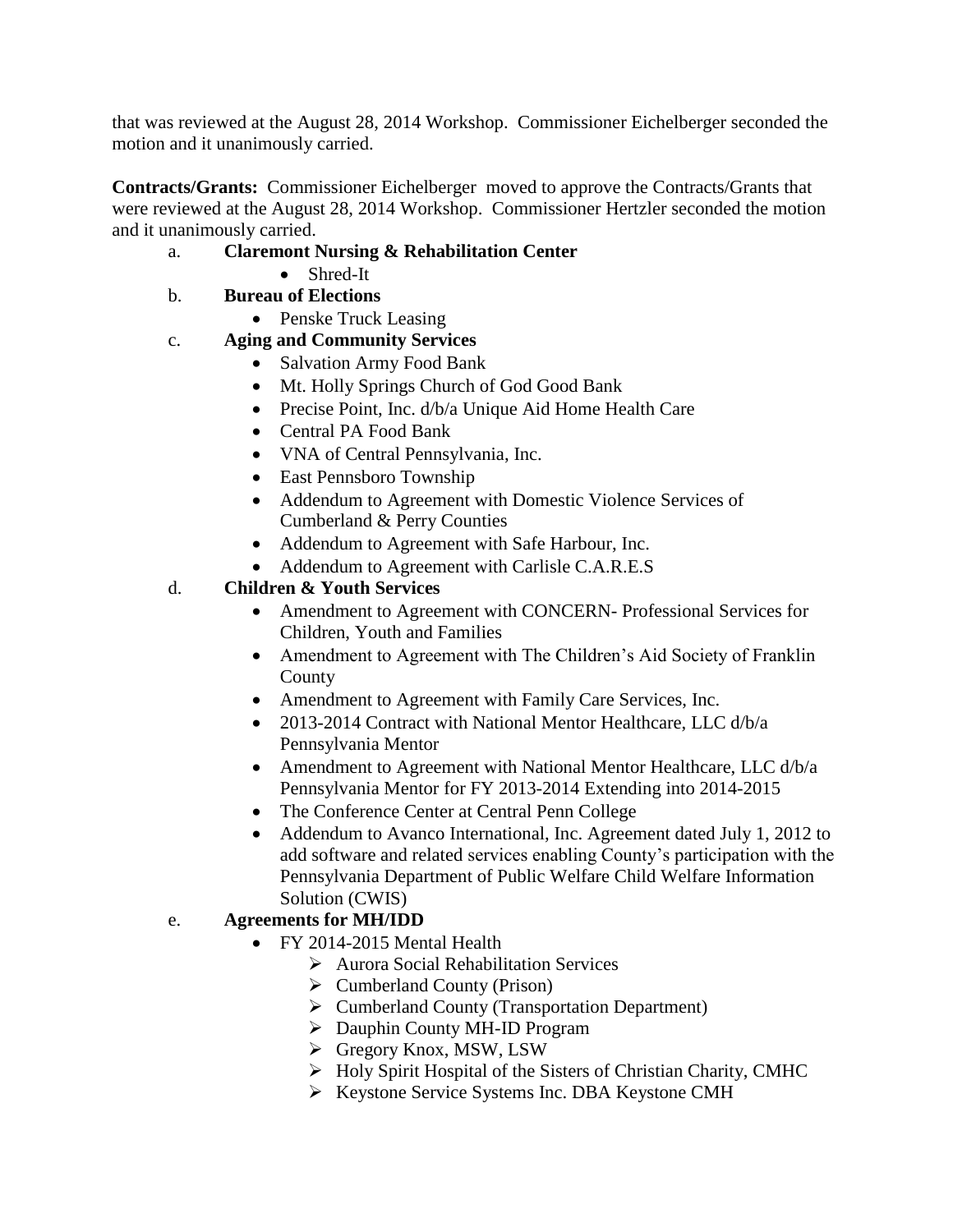- $\triangleright$  Living Unlimited, Inc.
- $\triangleright$  New Visions, Inc.
- $\triangleright$  NHS Steven Center
- $\triangleright$  Pennsylvania Counseling Services, Inc.
- $\triangleright$  Perry County (Prison)
- $\triangleright$  Perry County Transportation Authority
- $\triangleright$  Redevelopment Authority of the County of Cumberland
- $\triangleright$  Riverside Associates, PC
- $\triangleright$  Thomas James, MS
- Timothy Sukay, MSW
- Joanna Karns, MT-BC
- NAMI of Cumberland and Perry Counties
- Mental Health Association of the Capital Region, Inc.
- UHS of PA, Inc. d/b/a Roxbury Psychiatric Hospital

# f. **Transportation Department**

- PA Department of Transportation Grant Shared Ride
- NHS of PA, Inc. Stevens Center
- g**. Liquid Fuels** 
	- Proposal with HRG Engineering Service for Bishop Road Turnaround

## h. **Recycling & Waste Authority**

- Submission of Grant Application to PA Department of Environmental Protection – Recycling Performance Grant (Section 904)
- i. **ERP Department** 
	- RPI Consultants LLC
- j. **Court Administration** 
	- Language Line Services, Inc.
- k. **Public Safety**
	- Submission of Grant Application to Pennsylvania Emergency Management Agency by Public Safety Re Radiation Emergency Response Fund
	- Submission of Grant Application to Pennsylvania Emergency Management Agency by Public Safety Re Emergency Management Performance

#### l. **District Attorney/Victim Services**

• Grant Application for the Rights and Services Act (RASA) to provide mandated rights and services to all crime victims in Cumberland County for 2015/2016

**Board Appointment:** Commissioner Hertzler moved to approve the Appointment of Dr. Dara Bourassa to the Aging & Community Services Advisory Board to immediately fill a Board vacancy through December 31, 2014 and to appoint Dr. Dara Bourassa to a full three-year term commencing on January 1, 2015 through December 31, 2017. Commissioner Eichelberger Seconded the motion and it unanimously carried.